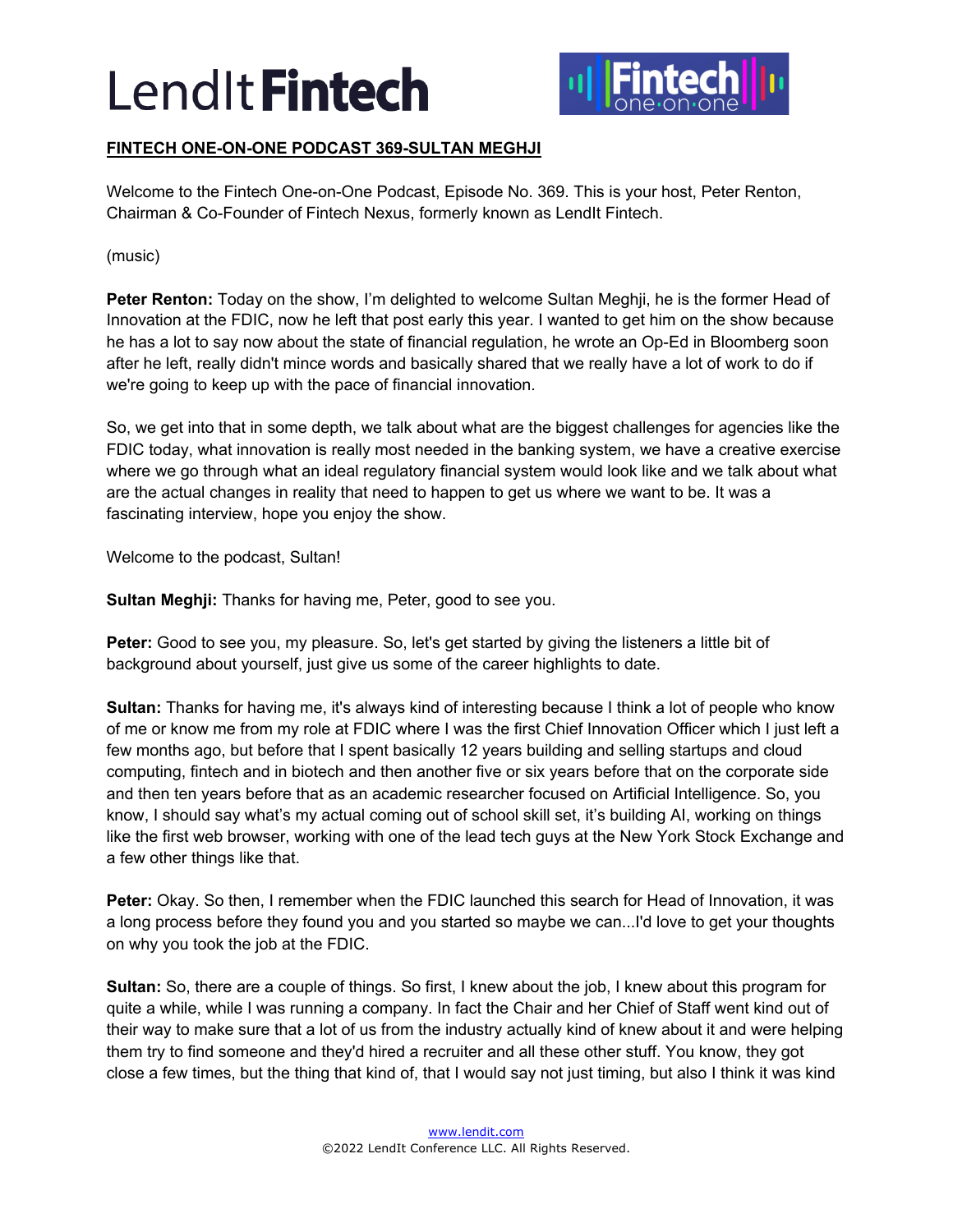

of exciting for me is, you know, in my previous role I actually have been working with the FDIC on some tech innovative stuff and I had this really kind of a great opportunity to jump in and there were three things they were really looking for.

One is they wanted somebody with technical credibility, somebody who really kind of knew how it worked, knew how to markets work, could really understand, you know, if we're talking about AI or crypto or quantum computing, you know, they actually know what it is because the Federal regulatory system really doesn't have people with that kind of STEM experience in readership goals.

The second is they wanted somebody who understood the regulatory system and had worked with it so obviously I've worked with SEC previously, I've worked with FDA, obviously worked with the bank regulators, OCC, Fed and FDIC so I knew the landscape, I knew a lot of the people and all that.

The third is they wanted somebody who knew how to build stuff and knew how to transform things and I've done that both in starting small to mid-sized businesses, but also, you know, running large transformation programs because there is a non-trivial amount of that. And so, you put those three things together, there's just really not a lot of people in the United States that kind of live in those three universes and that community.

**Peter:** Right. So then, when you get to the FDIC what are the innovations that you were most focused on?

**Sultan:** Well, it's interesting, you know, what I knew before I signed the paperwork and tech POs and what I knew after that are really radically different. (Peter laughs) Once you go in, you think okay, great, we're going to, you know, streamline the examination process and we're going to, you know, figure out how to be more data driven and you have all these things and then, you know basic things like checking your email on your government-issued phone wasn't something you could really do, like even to open attachments, I couldn't respond to the Team's messages, stuff like that. So, you know, the first six months I was there it was a lot of kind of weirdly tactical stuff so, you know, a complete refresh of end-user compute for the agency, an entire refresh on how we did collaboration, especially with the other agencies.

It was a lot of sort of like making sure that people had tools that were reasonably modern. You know, the email client on the end point device the day I started was copyrighted 2009 and I started in 2021, I'm fairly public about the fact that I think a lot of the Federal IT organizations are really good at hiring project managers and hiring government contractors, but not really good at actually getting anything done. So then, switching to more outcomes-focused things, you know, I really tried to get people to start thinking about process as being something that you do to get to an outcome, not just the sake of doing.

You know, the first couple of weeks I was there, I would do ten hours of meetings on Zoom, like you and I are talking right now, a day and I would not get any work done because everybody had to walk around and introduce themselves and talk about what they did this week and, you know, talk about this and talk about that and at the end of an hour long meeting nothing actually got done, no decisions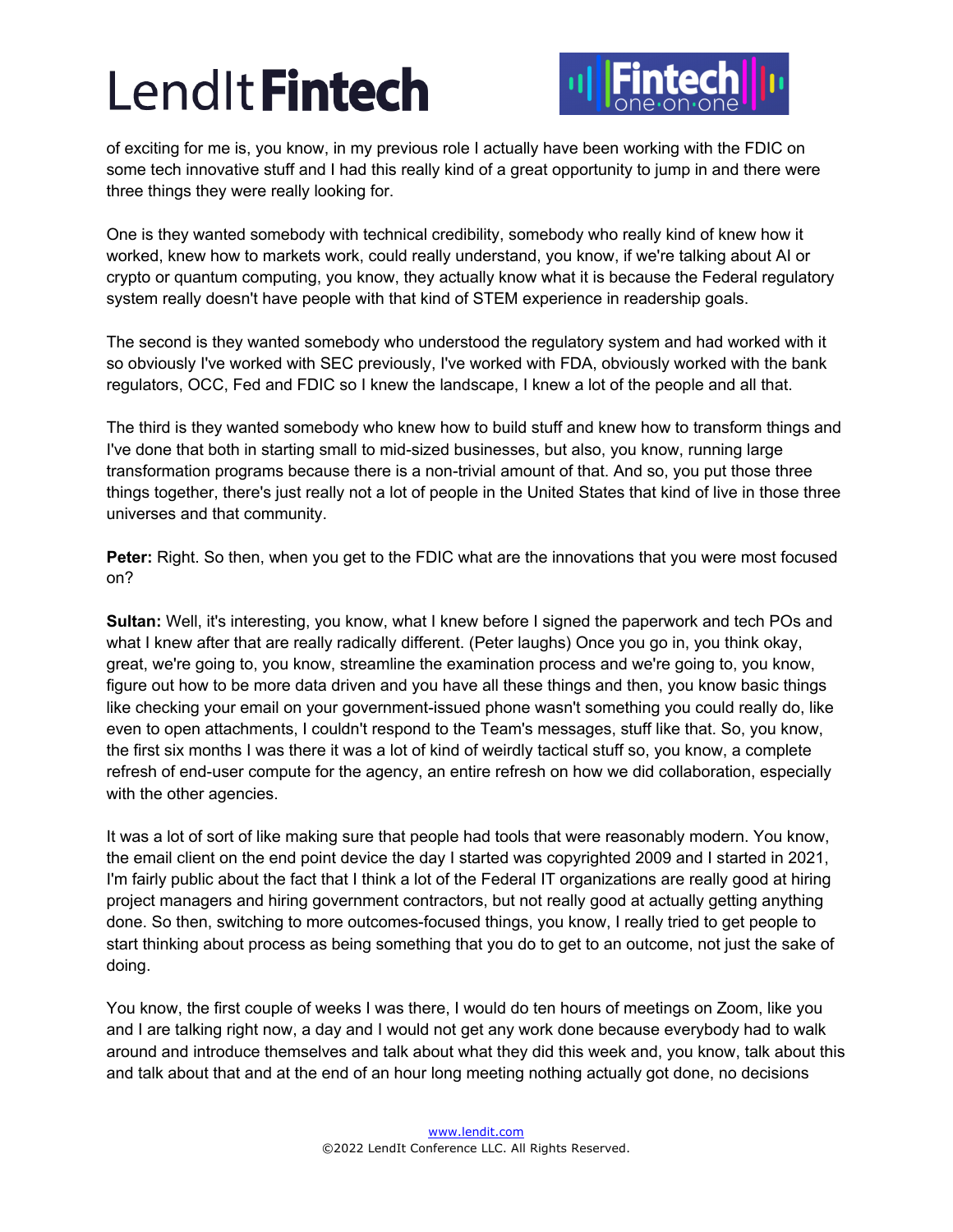

were made, nothing like that. So, I spent a lot of time trying to change that energy and then building things like sand boxing apparatuses, programmatic functions and other things like that so it really created division inside the agency that didn't specifically focus on outcomes which didn't really exist.

**Peter:** So, as far as like the technology, the innovations that exist at the FDIC, like call reports is one thing that the former Chairman was very vocal about, what are some of the thing that were the highest on your priority list?

**Sultan:** Yeah. So, there were a bunch of innovative programs that were kind of like called market phasing that immediately landed on my lap and the first was the call for a modernization program and it was really trying to figure out how to take what existed for larger institutions and make it available to all institutions so that, you know, you didn't have to have that, you know, faxing call reports which many banks still do, but actually happened to shipping the data over and shipping a sub-set of the total data.

You know, it's interesting, day call it 60 on the Job, we had a system that could absorb call report data in real-time, do all the real-time analytics, all that other great stuff, that was not the hard part. The thing that was actually harder was getting the actual examination teams to use it and not just stay using the old way they operated so we did call for modernization, spent a lot of time on cyber security which mostly I still can't talk about, we spent a lot of time working at crypto currencies and Web3 and Artificial Intelligence and new programs.

And then the other kind of final thing, there was a lot of inter-agency and inter-governmental work that really wasn't getting done too much and so what we did is try to establish collaborations. So, for example, one of the very last things I did before I left was create a collaboration between the FDIC and FinCEN to focus on collaborating on how to move the discussions around digital identity forward because that's a big topic and we need to really focused on that and so we did.

And then, finally, I'll say one thing that we did that I was really quite proud of was we did a lot work around financial inclusion and kind of working on equity in the overall banking system so we did a number of public events. You know, we started a process of creating a fund to specifically help ensure that minority-owned depository institutions and CDFIs were kind of getting the same level of access that their peers were getting. So, it was a fantastic series of activities and you have to ask the current Acting Chair how they're going.

**Peter:** Right, right, okay. So then, as you look at the banking system today, what is most urgent do you think, I mean, maybe it's not just looking FDIC-type oversight, but what do you think is most urgent for banks today, particularly when it comes to technology, what do they need most?

**Sultan:** I actually spent a lot of time talking about this and it's really three things. The first is cyber security, cyber security and cyber security (Peter laughs). I have publicly said, of all the banks I have looked at in my time in the banking system there are only two that I feel like actually do a level of cyber security work internal to the organization that makes me comfortable that I would put my money in. I obviously wasn't able to say that when I worked in the agency, but I have said it, you know, more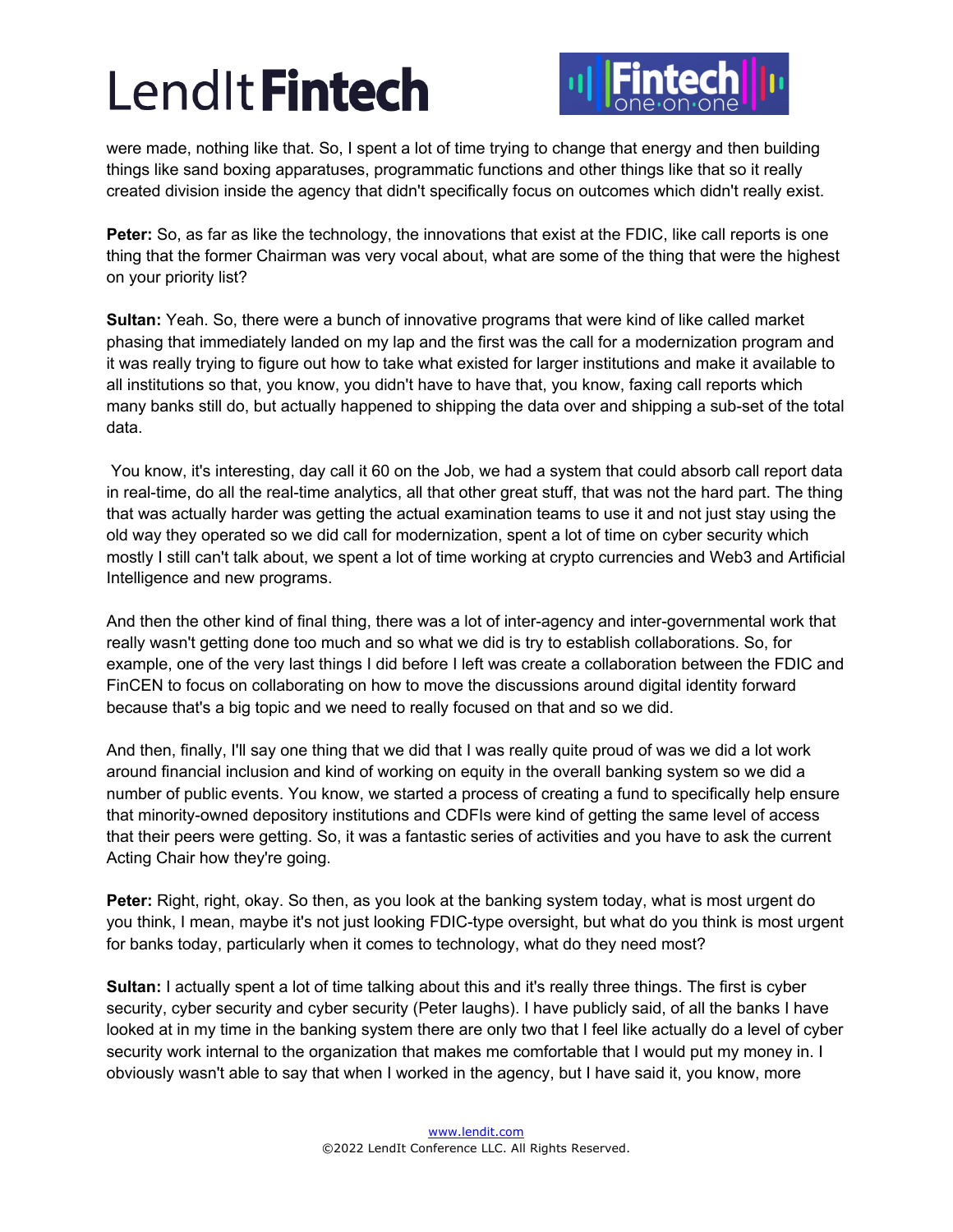

recently so out of the, you know, 4,500 or so banks in the United States I think there are two that I have looked at and obviously I've worked with all 4,500 so I'm sure there are some others, but of all the ones that I've looked at there are only two that I'm very comfortable with.

**Peter:** Before you go on, I just want to touch into that. Are you saying that they're vulnerable to hacking, they're vulnerable to the websites going down, some money being taken, what do you say or all of the above?

**Sultan:** All of the above. I mean, the biggest challenge we have, you know, kind of as a civilization right now is we know another 5 to 10 million cyber security experts trained in in-market doing their job because we have a lot of legacy tech and this is a large threat to our landscape and we just don't have a pathway to do it so that's actually, you know, why things have started to do. Since I left is I've joined Duke's Engineering School and I'm actually building more curriculum on cyber security because we just needed to get more cyber security people in market which actually gets to kind of the second thing I think that's really going to be begin to be more of an issue in the banking system which you need capital.

The age of the leadership of most of the banks in this country is pretty high relative to the rest of the market so, you know, roughly speaking, the median age in the workforce in the Unites States is like 36, 37, 38 so like late 30s basically and in the banking sector it's in the high 50s. And so, you can't have a two-decade shift like that and still have people sticking around, you know, this is the joke, always goes, five years ago the average bank CEO was 60 and the bank Chairman was 65 and now five years later, the average age of the bank CEO is 65 and the bank Chair is 70 because it's the same, between the two it's the same 9,000 people basically.

## **Peter:** Right.

**Sultan:** So, we have a huge human capital issue and the challenge is the next generation of people in that market just aren't going into the sector, you know, they're going to fintechs, they're going to cryptos, they're going to tech, they don't have as many people, especially with STEM backgrounds, you know, in their hiring pipeline.

**Peter:** Right. That's really a problem that even fintech, I think the talent that is available, it's pretty solid a lot of fintech companies do well with it, but there's just not enough great people to go around, it seems so I'm sure banks are struggling with that. So then, you sort of touched on it, I want to kind of get your sense on what's the biggest challenge to actually enacting change at the FDIC?

**Sultan:** I'll broaden the question slightly because now we can tie it in to whatever we were just talking about. Whether you're talking about the banking system, we're at large in the United States or the regulatory system they're really quite similar. So, hearing bankers, you know, complain about the regulators and you hear regulators complain about the bankers, you know, it's a lot of the same things you hear, but the biggest challenge is in so many legacy organizations, I men, this market, in particular, no one has ever been incentivized or really trained on how to systematize change. If you're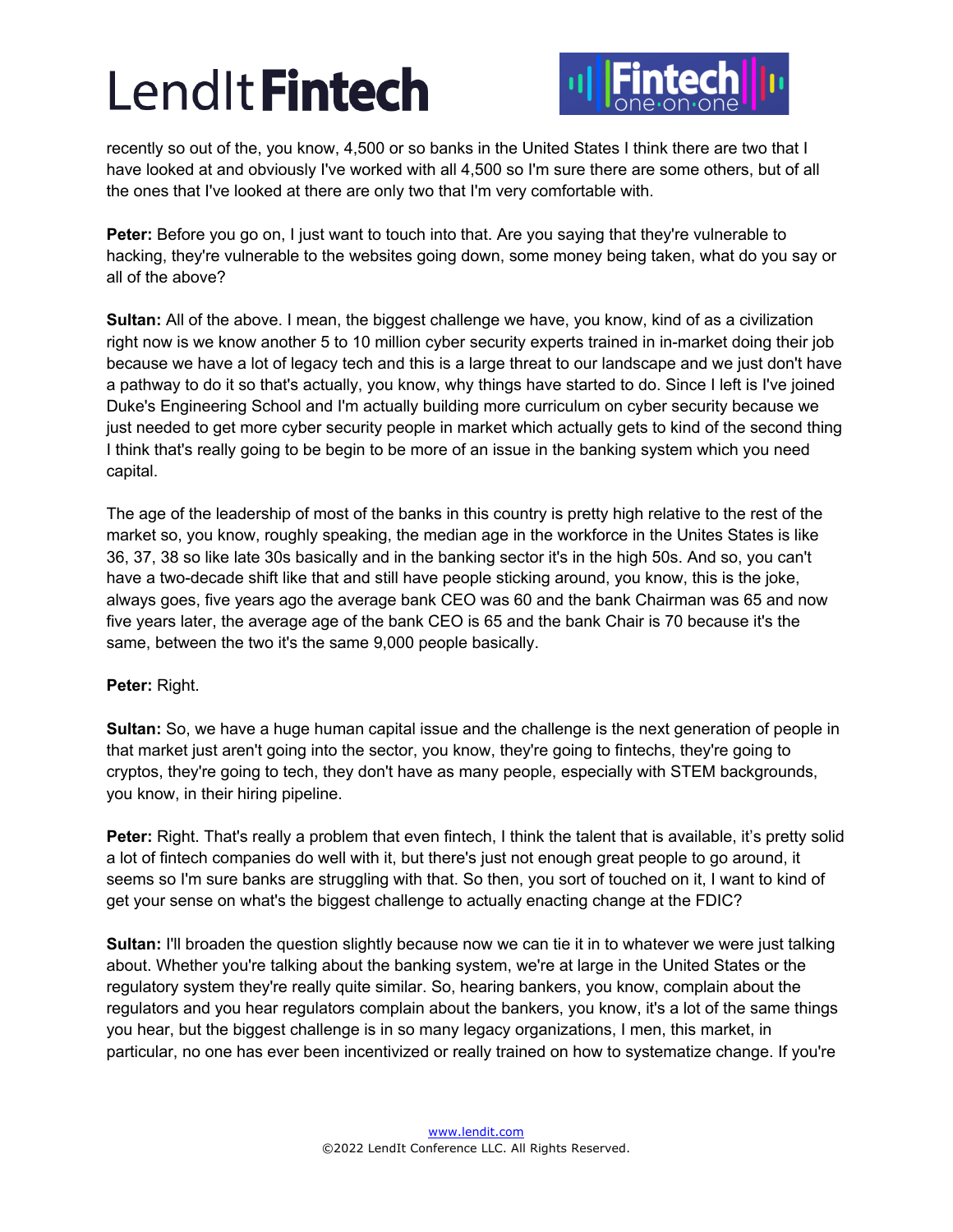

in the fintech ecosytem, the tech ecosystem, most of the markets here, you don't do the same job three years ago that you were doing, right.

Today, the job is different, for you and I this is absolutely true, right, you don't sit in the same job for seven years and do things exactly the same way, like that notion of change, especially around digital, has really been systematized into so many markets over the last 25 years. You know, banking has been really insulated from that and so whether we're talking about a regulatory system that is doing things the exact same way they were doing it in 1987 or banks that are doing thing fundamentally the exact same way they were doing in 2005, you see a lot of that same issue, you see kind of an analog mindset, you see people saying well, you know, we just got to wait for COVID to be over so people get back in their car so we can buy radio spots so they know about this and drive by our signs by the side of the road.

You hear bankers say that and I'm just like I don't think you really understand where your customer base is or who your customer base is about to be and so that's where there is a metric that I tell everyone, that if you're running a bank, you should be paying attention to which is new customers with either new deposits or new loans. If it's the same customer doing a version of the same loan he did five years ago, okay, that's fine, you're not growing, I don't care if it is adjusted for inflation slightly higher than, you know, what you expect that's not really meaningful. We've injected so much capital into the financial system over the last 15 years and so much of it isn't landing in the traditional spots.

So, yes, there's more money in the banking system now than there has ever been, but it's a proportion of the new capital injected into the system, it's a tiny percentage.

## **Peter:** Right.

**Sultan:** And so, you know, I think a lot of people, especially kind of the top level Federal regulatory community, just don't realize how much money is outside of the banking system and I'll give you one metric that's kind of useful one. Roughly speaking, you know, within kind of a reasonable margin of error, there's about \$2 Trillion in deposits in credit unions here in the United States, about \$2 Trillion, that is almost exactly what is sitting in the Federal reverse buy account as of last week and which is also, by the way, just the same amount money that's been invested that sits inside of crypto currencies.

And even with all the hoopla over the last 30 days, that number is not going to go down, that number is going up and so, obviously, we're seeing some activity around the regulatory side of that, but I don't think a lot of people really understand where the dollars that are created by the Treasury and the Federal Reserve have actually landed. So, I think there are a lot of banks that really need to reevaluate what their product and service, that is, who their customers are and how to get it in their hands because you're not going to get a bunch of 27-year olds to walk into a community bank branch.

**Peter:** Right, right. I was talking to a banker at our big event last week where they were saying that they saw a lot of these outflows going to crypto companies, like they saw the people, they're sending money via ACH to all these crypto platforms, that's when they decided they needed to do something.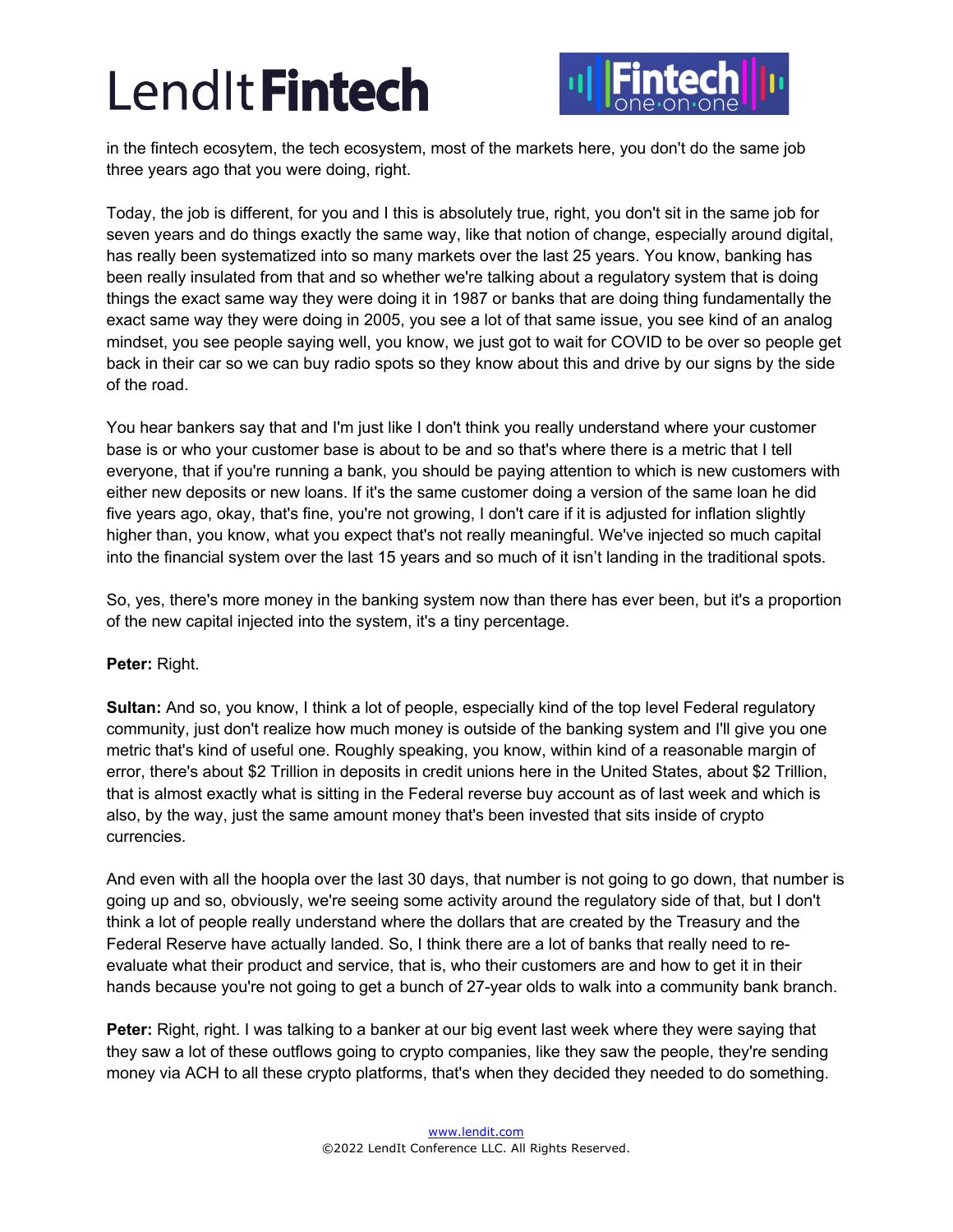

This was a forward thinking bank that is exploring crypto trading as an offering. You know, that's the sort of thing that banks have a lot of visibility into all these, but it takes a different mindset to I guess to want to change.

So, one of the things I always think about with government is there's so much talent. I mean, I get to talk to incredibly smart people on a day-to-day basis on the fintech space and the crypto space and the banking space for that matter and I often think about the regulators, they have a tough job. I mean, people like yourself went in there and I think there are some like you that have done it, how do bank regulators like the FDIC , you know, try and attract the talent they need to really implement this latest technology?

**Sultan:** I'm going to disassemble your question. The first is a fundamental talent question that the big US government has. They struggle so badly, the systems are not designed for.....you don't incentivize the right way, the salaries they offer relative to market, I mean, there's just a whole list of stuff. I was in a panel about a week and a half/two weeks ago where the Head of Human Capital for the GSA, General Services Administration, which is a big part of the government, really took exception to some of my comments because she reasons like well, you know, our job is to be steward of these jobs and our job is to be a steward of these agencies.

I'm like, but isn't it your job to actually deliver the services that these agencies exist to serve and if in 2030 you have to have 40% of your workforce have a technical background and in 2022 it's 5%, what are you going to do to close that gap and they don't see it as their problem. They say, we can always hire someone from the private sector, well, you can't always hire somebody, right. We tried to hire a social media manager at FDIC and I actually had like a very senior person from another agency who has been in the private sector, she's unbelievably well qualified for this job, we couldn't get her into the final panel and I'm not sure why the HR process didn't let her go all to the way through the panel, but a bricklayer did.

## **Peter:** What? (laughs)

**Sultan:** And, you know, it's just ridiculous, right, and so that's the first part. The second part is the hiring systems of federal regulators is fundamentally designed to hire accountants out of accounting school or lawyers out of law school and then to put them in a 7 to 10-year training program, kind of program them how to do a job that was designed in 1987. Guess what? That is exactly who they're hiring today, that is the vast majority of the people in the hiring pipeline, the problem is all the lawyers who get good leave within five to ten years, they have a very high attrition rate of the people coming in and the people who stay don't have the technical experience and don't actually know how to do these things.

So, the agencies are fundamentally not hiring the people they need and this is getting harder and harder because we are seeing a huge exodus of people with these skills leaving the regulatory community and going to other places. They are going to the PayPals of the world, they are going to the Figures of the world, they are going to JPMorgan, you know, so that there is such a concentration of that skill set in DC that there are a bunch of people who are, you know, policy advocacy types in DC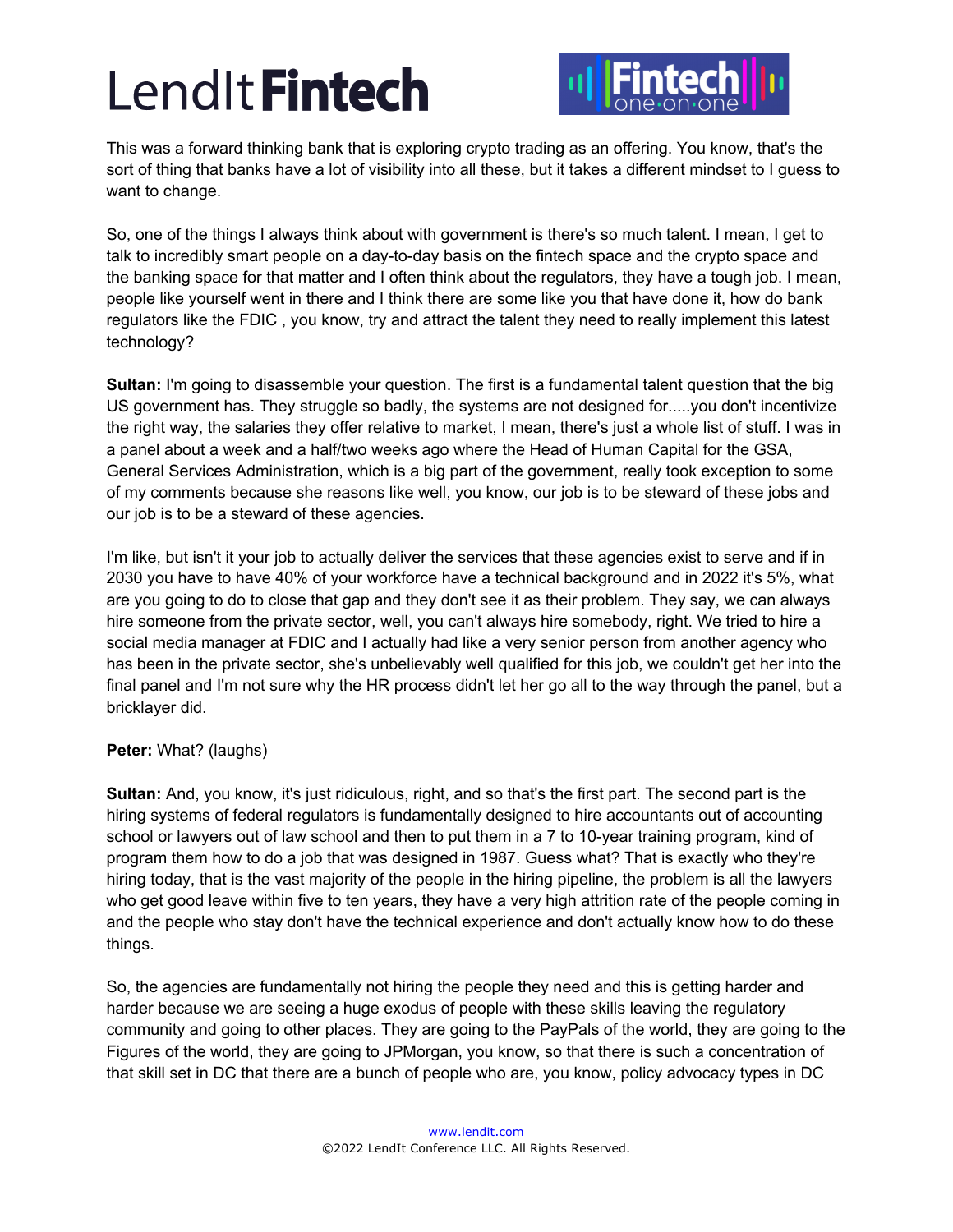

running around and they're actually...all their job is to steal people from Federal agencies (laughs) and I don't think a lot of people in their agencies really understand that.

**Peter:** Right, right. That brings up to my next question which, you know, obviously you stayed, I think it's about a year from thereabouts and then you left, the thing that I've always found quite interesting, your Op-Ed, you wrote an Op-Ed published in Bloomberg I think the week right after you quit and, you know, I've read the Op-Ed like five times and it was just one of the most I felt like brutally honest assessments of where we are when it comes to regulatory agencies for the financial system, maybe just with summarizing what you shared in the Op-Ed.

**Sultan:** I mean, we've talked about a lot of it and fundamentally, I highlighted a series of points that to me are all within the power of any one agency, any one department, any one department head, any HR person, etc. and it was we need to get better about hiring the right people. When we get them we need to make sure that we're keeping them and we're training them and we're growing them and we also need to make sure that we're protecting ourselves as agencies so that they don't want to leave. So, create a positive work environment, create a good culture around that and so that's one piece of what the Op-ed was about.

The second piece was fundamentally about how the agencies themselves are not really paying attention to what's going on outside and so they don't even have visibility to a lot of these questions. You know, I spent part of my agreement in the agency was focused on quantum computing, especially what we call post quantum encryption so it's an upgrade to the encryption we use across the Internet and there wasn't a single person in the agency when I started who really understood it except one person because he had to learn it because of an incident or something happened and they had to pay attention to it. I think he was a lawyer, he wasn't a mathematician or anything like that so you just have to kind of take what's given, I mean, that's the thesis of the Op-Ed.

**Peter:** And then so what was it then that caused you.....I mean, you said that the government needs good people and then you went ahead and quit yourself, it must have been untenable then to keep you there. What was it that really drove you to leave?

**Sultan:** I mean, there were a number of things. The first was I had set a goal of about six things I wanted to accomplish and I assumed that would have been two and a half or three years when I went in, I didn't say that was kind of my assumption and there were six things I wanted to accomplish and by December of my first year, I had gotten four of them accomplished which was I thought pretty good so that was number one. So, I knew I kind of got kind of the big heavy things kind of set up, the first one.

The second thing that happened is there is a very narrowly political fight at the agency between the various board members and some of that's still public, like a lot of it did...I can say that there's a lot of stuff that didn't some out in public that I really I think, you know, looking back on it, really just showed why rank unprofessionalism as in terrible behavior on the part of some pretty senior people. They just really....I don't like working in places like that, I don't like working in places where that kind of behavior is rewarded or even tolerated.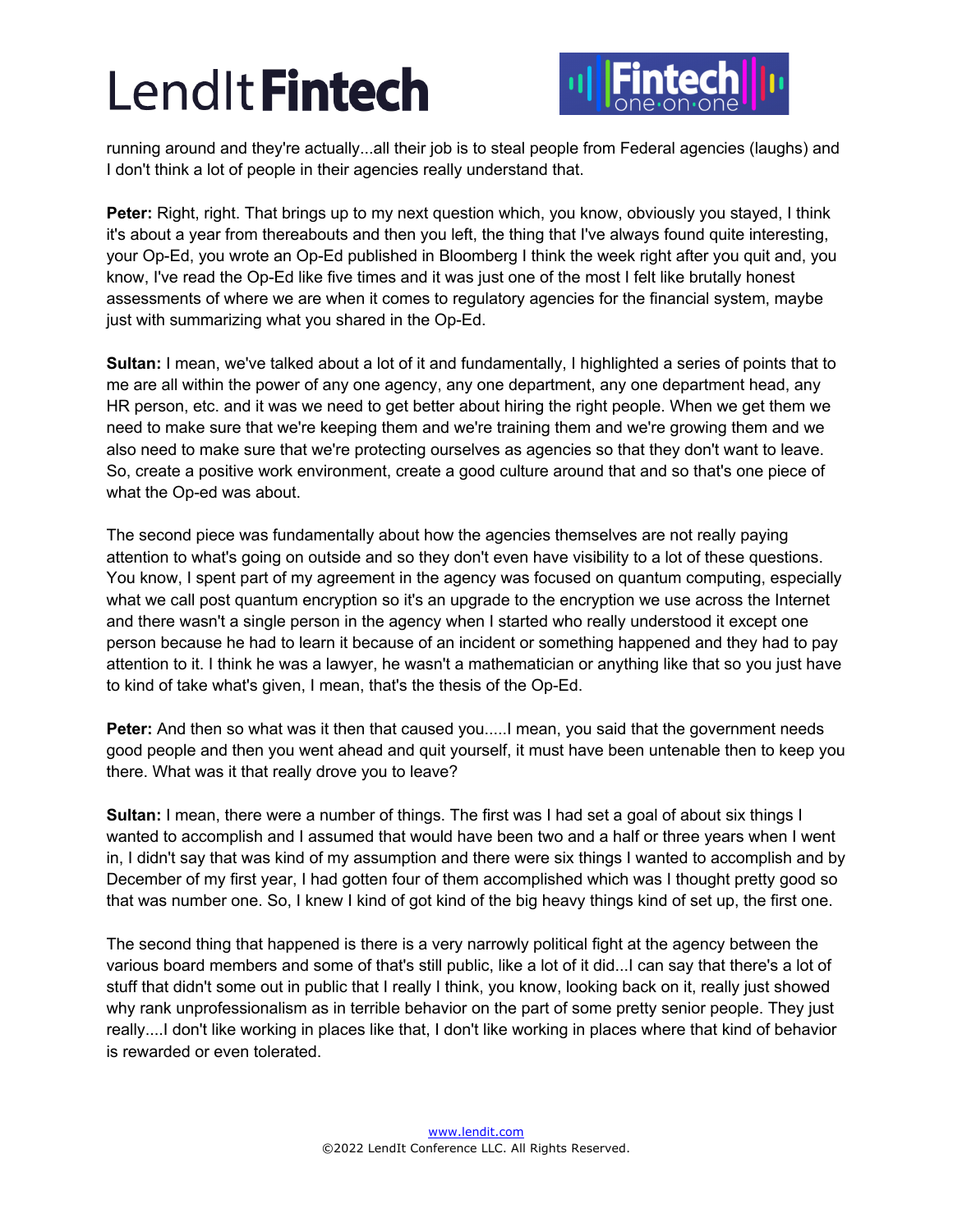

And then, the third reason was I was looking out at the market and I was looking at what was going on and I joked that I took the job as a retirement gig and if my ability to get things done and it's a terrible work environment and I'm looking at the market kind of moving even more quickly and more interestingly in areas like I find fascinating was there, you know, I didn't need to pay checks so it was kind of like I woke up one morning and I was like this isn't worth my time.

**Peter:** Right, right, interesting. So then, in your column and I'll also link to it in the show notes, but you really didn't pull any punches, you basically said some pretty ....basically people not wanting to change, wanting to keep things going the way they have, did you hear much reaction from inside government about your column saying I don't know why you said that or people say I wish you hadn't said that, what was the reaction?

**Sultan**: Not a single person said that I was wrong or that they disagreed with me so I feel like that's a good one. So, I got a lot of very positive support from a lot of circles, you know, from very junior to very senior people, I mean, it speaks a lot of, you know, that came out on a Tuesday and by Wednesday afternoon, I was basically in a white house discussion of outputs so like there's some appreciation in some circles that I wasn't saying too extraordinary.

The only piece of feedback I got there that wasn't even remotely negative was a few people saying well, you know, why didn't you stay and stick it out and try to solve it and all the stuff. Fundamentally, the regime that I would have had to work inside didn't care about what was good for the American people or what was something that would actually make things better or more effective or anything they just wanted to have their own interest taken care of, kind of screw anyone else so I won't do that.

**Peter:** Right, right, got you, got you. So, let's do a creative exercise, if we will, I want to get your perspective having been inside government now. A lot of it is being talked about, the complex regulatory structure that we have in this country that has, you know, sort of being patched together over 200 plus years. If you were to design the regulatory system for finance, for banks today, what would it look like?

**Sultan:** For the listeners, when you suggested this is a topic, my immediate response was well, that's an entire second podcast to have that discussion. So, you know, it's interesting and I've been having this conversation since I left with a lot of people in the (inaudible) circles and other agencies and things like that, I'm going to talk about three parts of the answer and I don't think I know what the full answer is, but here are three parts I think are at least interesting.

Number one is you rightly point out that the entire regulatory environment in the United States is patchworked together over, you know, just shy of 90 years basically, right, what was done in 1933 and put pen to paper in 1933, in many cases, has no relationship to how the world operates today. And so, even if it isn't a full clean sheet of paper, there's a lot that could be done to bring regulations up-to-date with how the world currently works so the example I give is if you're under the age of 30, you probably have ten apps or more on your phone where you have put some of your money and you're transacting within that ecosystem on a daily basis and those ten things, at least nine of them are not banks.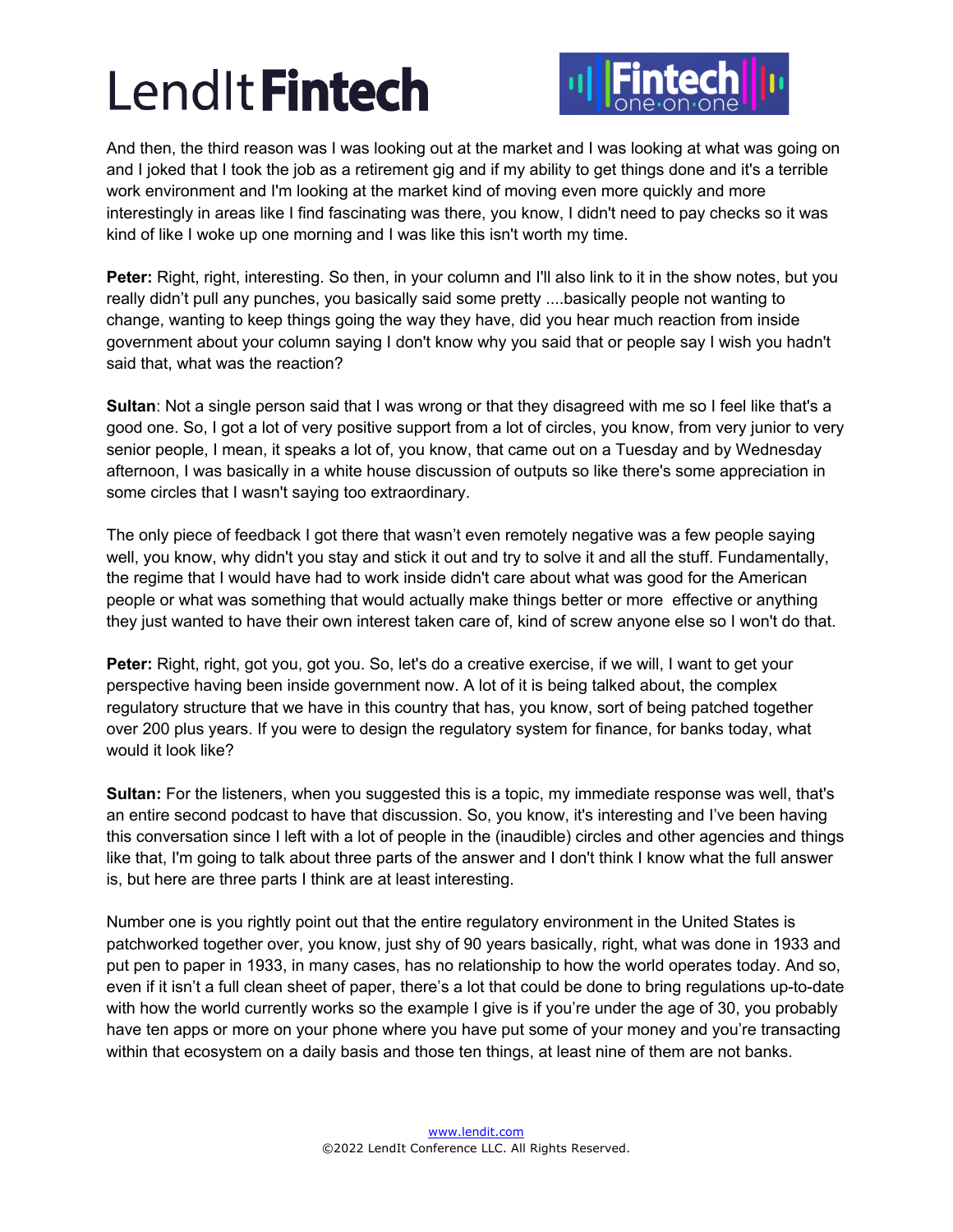

If you were to try to explain that to someone from 1950, 1980, even the year 2000, they would not get that and the regulatory system is fundamentally oriented to protect that status quo so I would absolutely address that as a first piece which is to go back and say okay, the FDIC was created because the Federal Reserve examines banks the way it does because and then builds systems that support that so that's the first part.

The second is there are, roughly speaking, 120 different agencies between the state and federal level in the United States that one way or another have a regulatory obligation to the bank account and the American citizens, okay. How in the name of all that is holy can you get those agencies to all agree on anything, let alone operating in a reasonable straightforward way, they don't. And think about the waste to the tax payer, billions and billions of dollars is being wasted, right, so, to me, there is a huge consolidation exercise that needs to happen across the regulatory agencies. There are far too many agencies, far too many overlaps, far too many, we call them delegations of authorities so, for example, FinCEN might be given authority by Congress, but they can't get the budget to do it so they have to delegate it to another agency because that agency isn't Congressionally funded, i.e. FDIC and then they go down a path there.

The thing is we don't have to kind of imagine that from nothing, there are many countries with just as complicated a regulatory structure and requirement that we have that are doing this to more centralized activities. I highlight Germany, it's a fantastic example of a country that has a much more straightforward regulatory regime than what we have and, frankly, it's more efficient. If you look at how they just do de novo banks, it's a model for how we could do it. United Kingdom is another great example, right.

**Peter:** Both those countries have like one single regulator, a core regulator.

**Sultan:** So, one could make the argument that we really only need two things, we need a central bank and we need a bank regulator, right, so two agencies not 120 or whatever it is and be done with it. So, that's the second point.

The third point is we have I think an awesome opportunity to create a regulatory regime that actually makes the rest of the world want to work with our banking system and right now, we aren't incentivizing that by virtue of the fact that the US dollars, the global reserve currency and has been, and since we kind of stole it from the original Bretton Woods discussion. I am a member of Bretton Woods so I love this story...do you know the story of why the US dollar is the global reserve currency, have you heard this, Peter?

## **Peter:** Please share.

**Sultan:** Okay. So, back when the original Bretton Woods meetings were happening pretty much everybody agreed, except the United States, that we should create a one single global currency that everybody could use, that all the central banks could use to share money between them and it would be managed in kind of a thoughtful way. It was some kind of a fiat currency 40/35 years before fiat currencies were thought of thoughtfully and the guy leading that discussion was one of the delegates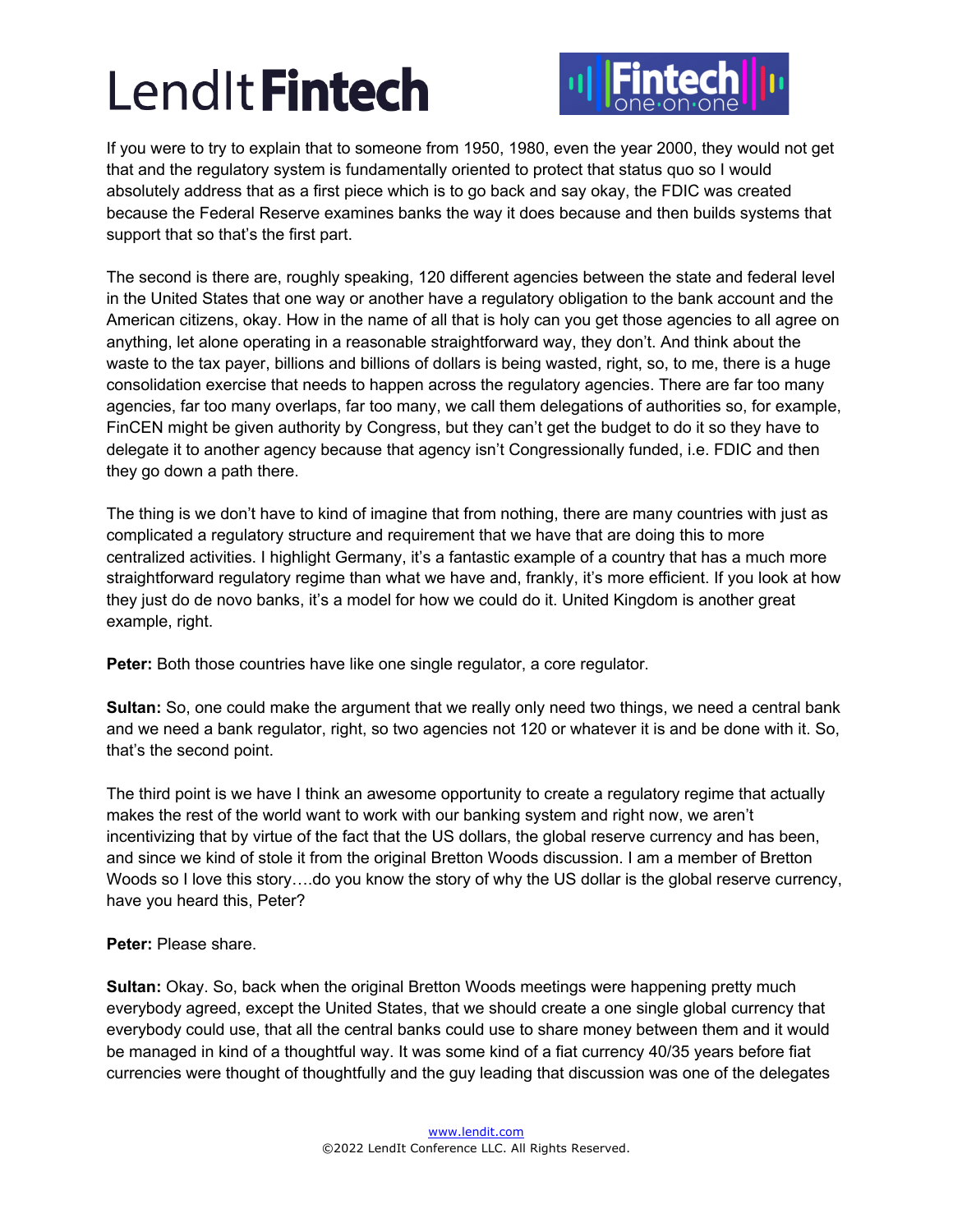

from the United Kingdom and he had to go to the bathroom and then had to rush off to get back to England.

The American delegate walked over with a sheet of paper scribbled out at that part and wrote US Dollar and that's what ended up making the US dollar the global reserve currency for the Marshall Plan and all these other things that we did in setting up the World Bank and the IMF and all of that. The original plan was not, it was to actually have a single global currency for that kind of activity and so that's why the US dollar is the global reserve currency.

**Peter:** I haven't heard that. Plus, I mean, the US economy is the largest in the world. If you're going to have a reserve currency, you don't want it for a minor country.

**Sultan:** That wasn't true in 1945, right.

**Peter:** True, yes, yes.

**Sultan:** I mean it may have been, just in terms of industrial production, but I don't think we knew that as the real thing. So, anyway, the US dollar currently, we don't incentivize foreign banks to lend against the American banking system except at the Federal Reserve, right, we don't really incentivize global capital to come to the United States. There are a number of other countries that are making it incredibly easy to do anything in their financial services ecosystem because they have centralized and streamlined the regulatory capabilities. You know, the United Kingdom is doing a really interesting job with some stuff around crypto, you see it in places like Singapore and a few other places, but the US can really engineer a system that would incentivize people to work inside of the American financial system which is the safest and soundest in the world and the most transparent and all that stuff.

We don't have to throw out the baby with the bath water, what we have to do is make it operate in a way that actually incentivizes people to do that so if we move to a much smaller number of agencies, and really I think it should two agencies. It should be a externally oriented central bank and then an internally oriented regulatory body because right now, it's 50,000 people and half of them are doing the jobs someone else in another agency is doing.

**Peter:** Right. That is so wasteful. So, given the realities that we do have 120 plus regulatory agencies and each one wants to justify their existence and does not want to give up the fight, what are some incremental things we can do to kind of get to a better place?

**Sultan:** Well, the first one that we're seeing Congress already take action on which is to begin to think about how to regulate the crypto currency environment and do it in a straightforward way, like that's a great thing to happen. I think there's a good legislation coming out. I think it will get better as it iterates over time because it 's still, this a highly dynamic environment so that's a big one and ensuring that there's a way for those crypto environments to be regulated and operate in the global financial system is going to be a win if we can figure out how to do that versus this kind of meteor thing you see with the People's Republic of China where they're just like we'll make it all illegal. Well, that's not going to work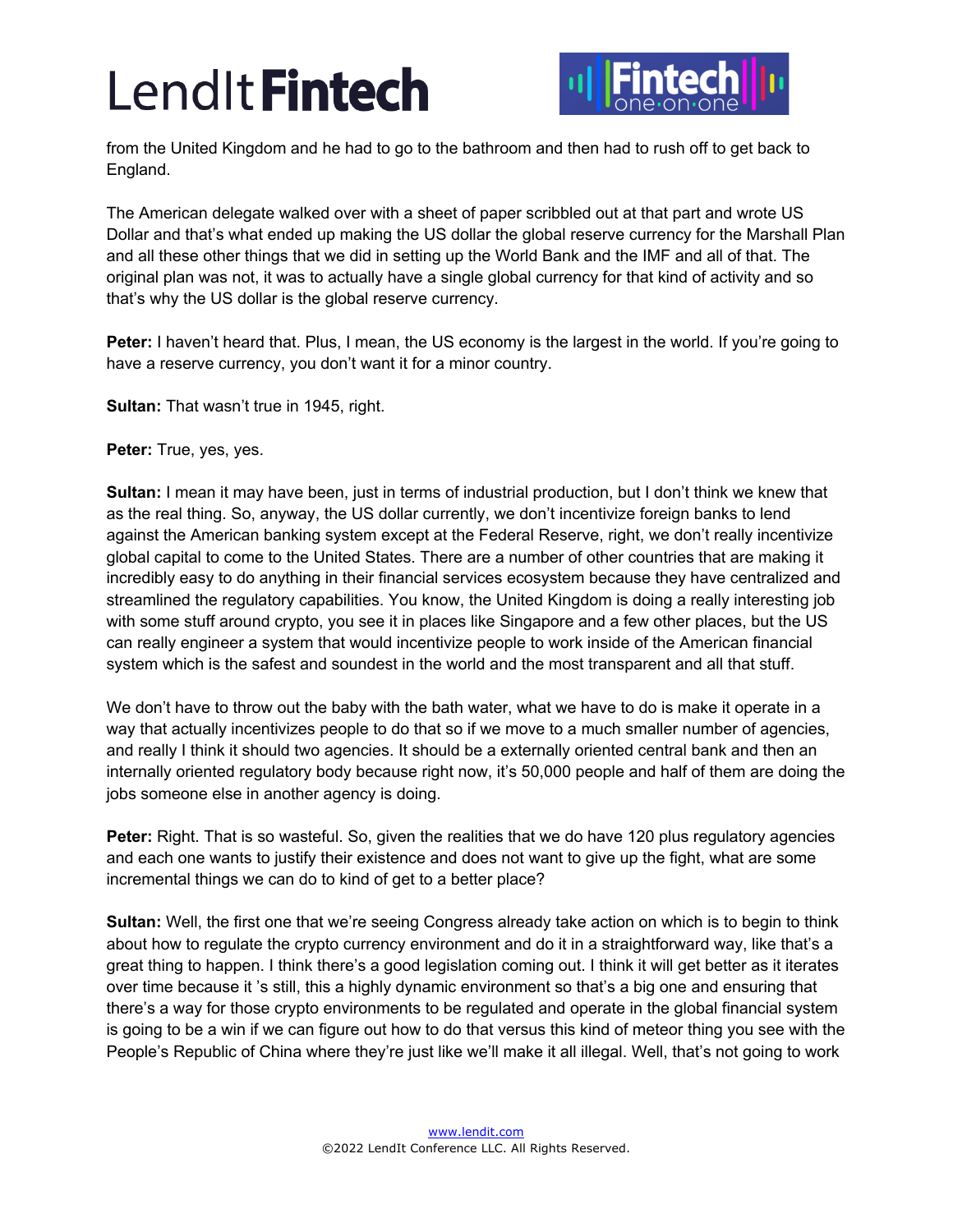

especially when, I mean,70% of crypto holders are American citizens, like that's just not going to happen, right. So, that's one big that I'm excited to see some forward progress on.

The second thing that we can really do is prioritize hiring leaders, agency directors, deputies and senior staff of all the regulatory agencies who actually know how these new systems work, how technology works who aren't incentivized for stasis and who are incentivized to actually make things better. We do a terrible job with incentivization and so I look at the pipeline of people that both the major parties are thinking about putting in, either now or over the next couple of presidential cycles for agency leadership Fed Board roles, you know, Fed board roles, Fed presidencies, things like that.

I'm kind of slightly more involved in that because, you know, wanted to make sure we have people who actually understand how these things operate, right, and actually know how to drive change and who've actually driven change before, like the first time you're an agency director, it shouldn't be because you had 30 years tenure at the agency. It should be because you understand what the goal is in and what we have to do.

The agencies, generally, especially OCC, FDIC, CFPB and Federal Reserve all have tremendous statutory flexibility in terms of doing what they do. The statutory authority doesn't necessarily say how you do it, it just says what the results have to be and in some cases the legislation is incredibly well written. I mean, the FDI and the banking act, there is some really thoughtful nuance and it is just that the agency leaderships have historically been bureaucrats or insiders or not, you know, strategic leaders who understand how to make those changes.

**Peter**: Let me close with your perspective here, are you optimistic or pessimistic on the future of the Federal agencies and their roles in the regulatory system and keeping up-to-date, keeping things going?

**Sultan:** I am always hopeful, I am not necessarily optimistic, I think that because of ambiguity in action and so many of the people involved in these discussions having planning horizons that are just a few years long because they are already retirement age and they're not really thinking about this as something they have to solve for the next century, I think we're going to see eight out of every ten decisions that need to get made or not going to get made in the next couple of years. It's just going to be kick the can down the road and you certainly see that with the crypto EO that came out.

## **Peter:** Right.

**Sultan:** Last week of actually, no, it's today, today was supposed to be the day where all the agencies got back with their initial research comments, etc., etc. and it's already been moved out to like Thanksgiving, basically, which means next year.

## **Peter**: Right.

**Sultan:** So, like they're just kicking the can down the curb and then the 20% decisions that are being made are not going to be made because it's the right thing to do, it's going to be made because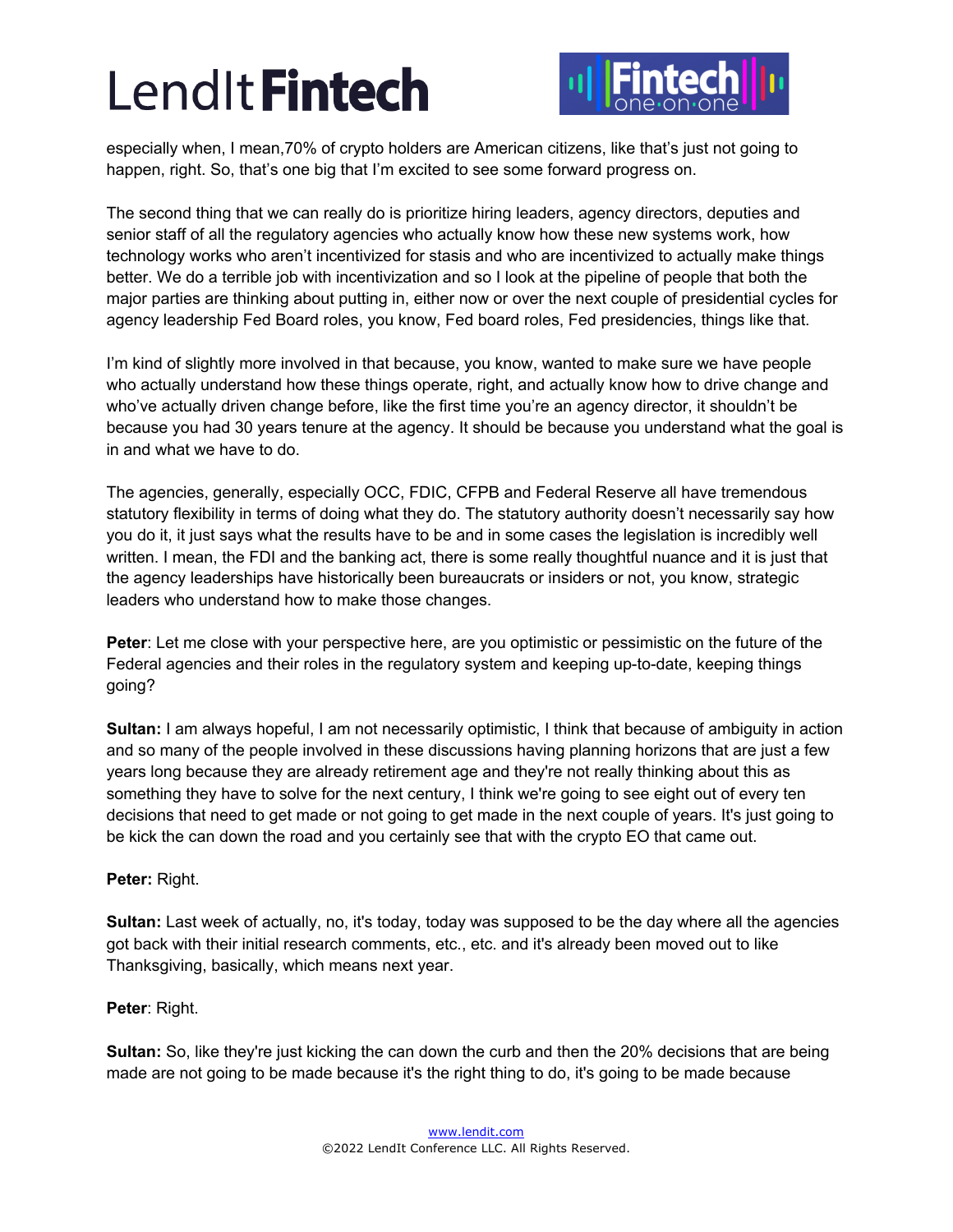

somebody wants to be the next Treasury Secretary or somebody just decides well, I just want this to all be illegal or I want to, you know, I want us to have postal banking like Marty Gruenberg has been quoted talking about it.

**Peter:** No way.

**Sultan:** Red backhand stuff, right. So, you know, I'm hopeful that we can, you know, because there are good people and this is the thing I don't want this to come off like I'm just taking a cricket bat to this entire discussion, but like there are some good people in these agencies. The problem is just because they aren't playing the high school politics that so much of these agencies operate around, they're not in a position to actually make, you know, help make the right decisions here. And so, you've got to go down four or five levels in most of these agencies to get people to actually understand most of these issues and so I'm pretty sure that anything at that level that anyone wants to do, the vast majority of people, you, me and anyone else, will probably be okay with.

The problem is that it can't get through that political layer and that's the thing that I think really stops a lot of these discussions so here is a great example and here's the one that will be a harbinger for me as to whether or not I should really be excited about where we're going or not. I already talked about quantum resilience encryption, post quantum encryption, this is a fundamental thing that's happening, new standards around encryption are coming out on an almost daily basis the National Institute of Standards & Technology (NIST), it's going to have a new standard for encryption on the Internet at some point in the not too distant future.

How the regulatory agencies respond that is going to be a key indicator for me as if they have actually internalized some of these discussions. Once that's available it should be no more than six months before that is in place, if you're not using it, you're going to get dinged on your examinations, etc., etc. I am willing to bet that it will take closer to three to five years.

**Peter:** Right, right. Well, I hope you're wrong, but we'll have to leave it there, Sultan. It was a really fascinating and illuminating discussion so thanks for coming on the show today.

**Sultan:** Thanks for having me, Peter, great to see you as always.

**Peter:** You know, in the fast paced world we live in today there is certainly no guarantee that the United States is going to maintain its financial dominance of the world, the US dollar will be the world's reserve currency, that may not change in the short term, but in the long term if we don't do something about the regulatory system to make it easier and less wasteful and embracing of innovation, if we don't do something about that in the near term I think the chances of our long term dominance is going to be reduced substantially. We need to have a regulatory system that embraces innovation because the pace of change, it's only going to accelerate.

Anyway on that note, I will sign off. I very much appreciate you listening and I'll catch you next time. Bye.